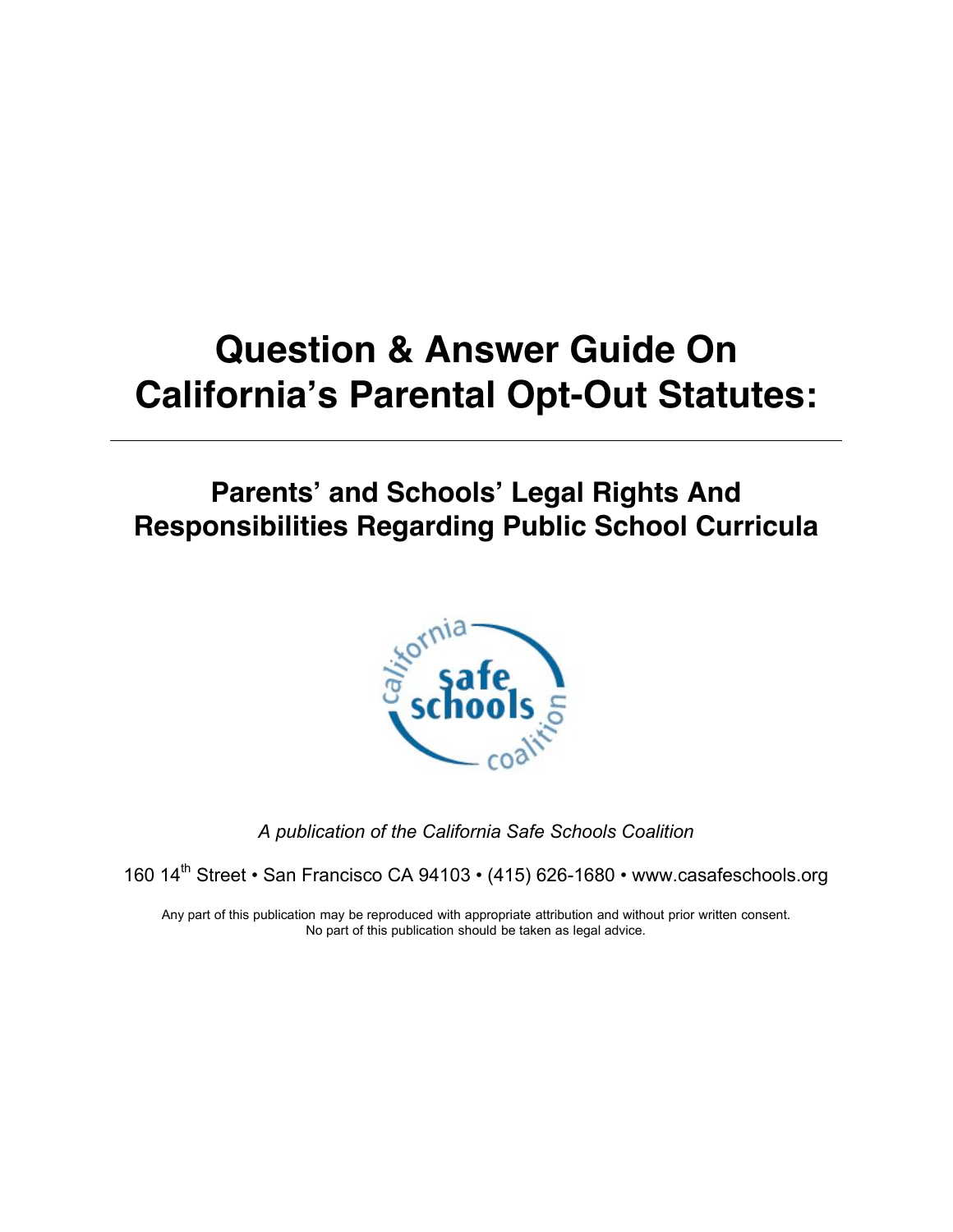### 1 **Why was this question and answer guide developed?**

Public school administrators, board members, and teachers in California may face the difficult task of balancing their responsibilities to make decisions about the content of curricular and other school activities, against parents' desire to control the content of their children's instruction, and/or "opt out" of controversial aspects of the curriculum.

California's education laws are complex, and both parents and school administrators are sometimes misled by false claims about "parental rights." Specifically, some advocacy groups have inaccurately claimed that California public schools may not implement diversity or tolerance curricula without parental permission.

This question and answer guide was developed by the California Safe Schools Coalition to provide accurate, reliable information on the rights, duties, and options of public schools, teachers, parents and students under California law.

# 2 **Who determines the curriculum in public schools, under California law?**

The California Constitution guarantees each student the right to a free public education. The state sets a basic outline for public school education through the Education Code and through administrative frameworks issued by the state Board of Education on various curricular areas such as health and science. However, schools are governed primarily at the local school district level. Parents have a constitutional right to choose a private education for their children. If they elect to send their children to public schools, parents have very limited rights to prevent their children from receiving the entire range of instruction available in public schools.

#### 3 **Under California law, what rights do parents have regarding public school curricula?**

Under California Education Code  $\S$  51101, parents and guardians have the right to:

- Examine the curriculum materials of the class.
- Work with the schools to adopt policies that outline how parents, staff and students may share in the responsibility for development and well-being of the students.
- Observe classrooms and meet with teachers.
- Have a school environment for their child that is safe and supportive of learning.
- Be informed about the above rights to participate in the education of their children.

Question & Answer Guide On California's Parental Opt-Out Statutes: Parents' and Schools' Legal Rights And Responsibilities Regarding Public School Curricula.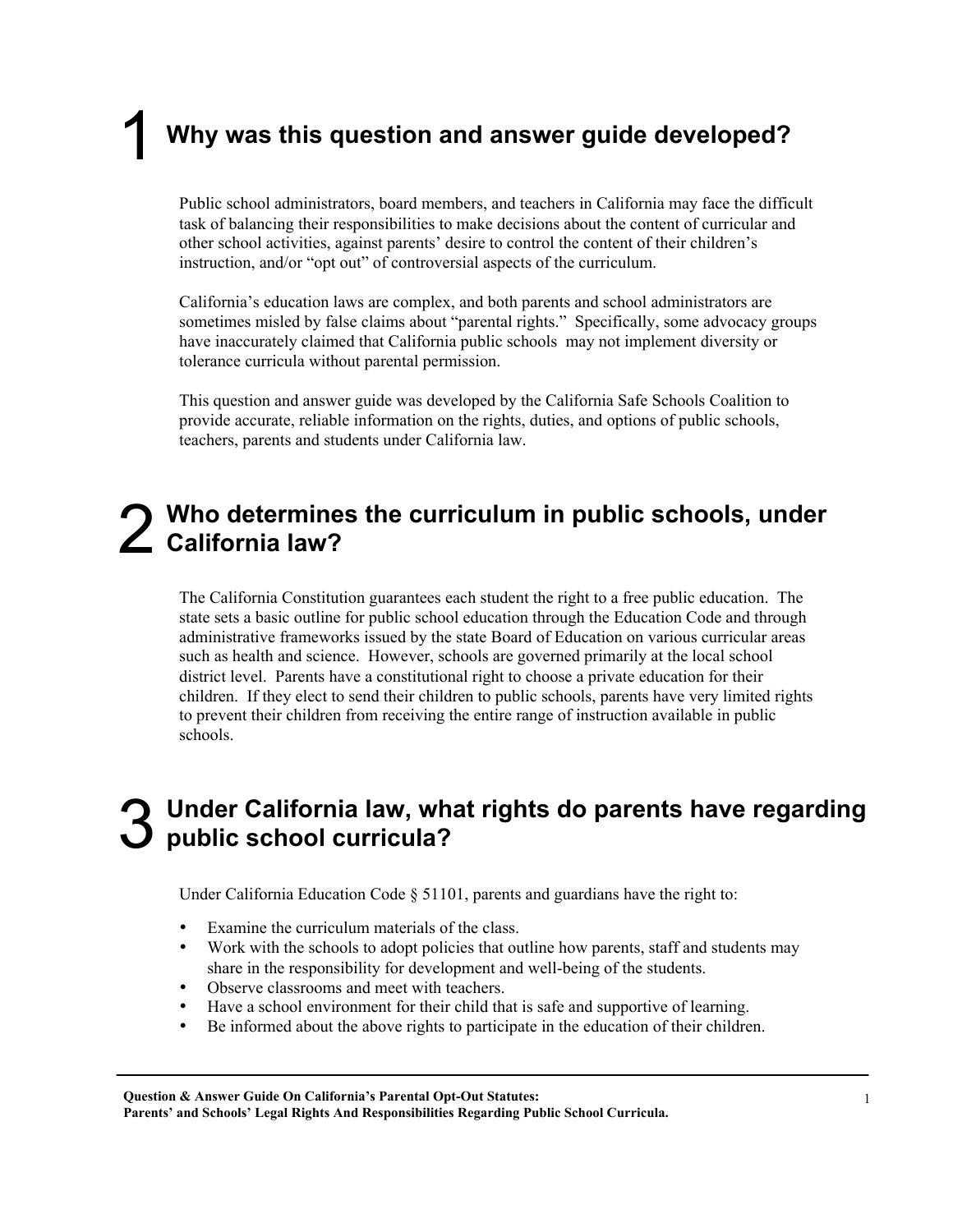#### Are there any curriculum topics that public school parents<br>have the right to receive prior notice about and/or opt their<br>children out of? **have the right to receive prior notice about and/or opt their children out of?**

There are some topics that parents have a right to notice about and the right to opt their children out of. Outside of these specific topics, however, parents do not have any general right to notice about or to veto or exempt their children from topics included in public school curricula.

Parents must receive written notice about and may opt their children out of the following topics of instruction in public schools:

- Comprehensive sexual health education. This includes instruction regarding human development and sexuality, including education on pregnancy, family planning, and sexually transmitted diseases. California Education Code §§ 51931(b), 51933. If a school chooses to provide such education, parents have the right to notice at the beginning of the school year, an opportunity to review the instructional materials, and an opportunity to request in writing that their children be exempted from such education. California Education Code  $\S$ § 51937, 51938.<sup>1</sup>
- HIV/AIDS prevention education. This includes instruction on the nature of HIV/AIDS, methods of transmission, strategies to reduce the risk of HIV infection, and social and public health issues related to HIV/AIDS. California Education Code §§ 51931(d), 51934. Schools must provide such education at least twice during grades 7-12, and may provide it in other grades. Parents have the right to notice at the beginning of the school year about such education, an opportunity to review the instructional materials, and an opportunity to request in writing that their children be exempted from such education. California Education Code §§ 51937, 51938.
- Surveys, tests, research, and evaluation. Parents must *opt in* by giving written permission for students to participate in any survey or test containing questions about students' or their families' beliefs or practices concerning sex, family life, morality, or religion. California Education Code § 51513. However, only notice and the opportunity to *opt out* is required for voluntary, anonymous, and confidential surveys concerning students' health behaviors and risks, including attitudes or practices relating to sex. California Education Code § 51938(b).

Other than the specific topics and areas of instruction listed above, parents do not have a right to prior written notice and opportunity to opt out of any part of public school curricula under California law.

 $\frac{1}{1}$  $1$ <sup>1</sup> This right to notice and opt-out does not apply to descriptions and illustrations of human reproductive organs that may appear in a textbook on physiology, biology, zoology, general science, personal hygiene or health. California Education Code § 51932(a). The right to notice and opt-out also does not apply to discussions of gender, sexual orientation, and family life outside the context of sex education. See Question 7, below.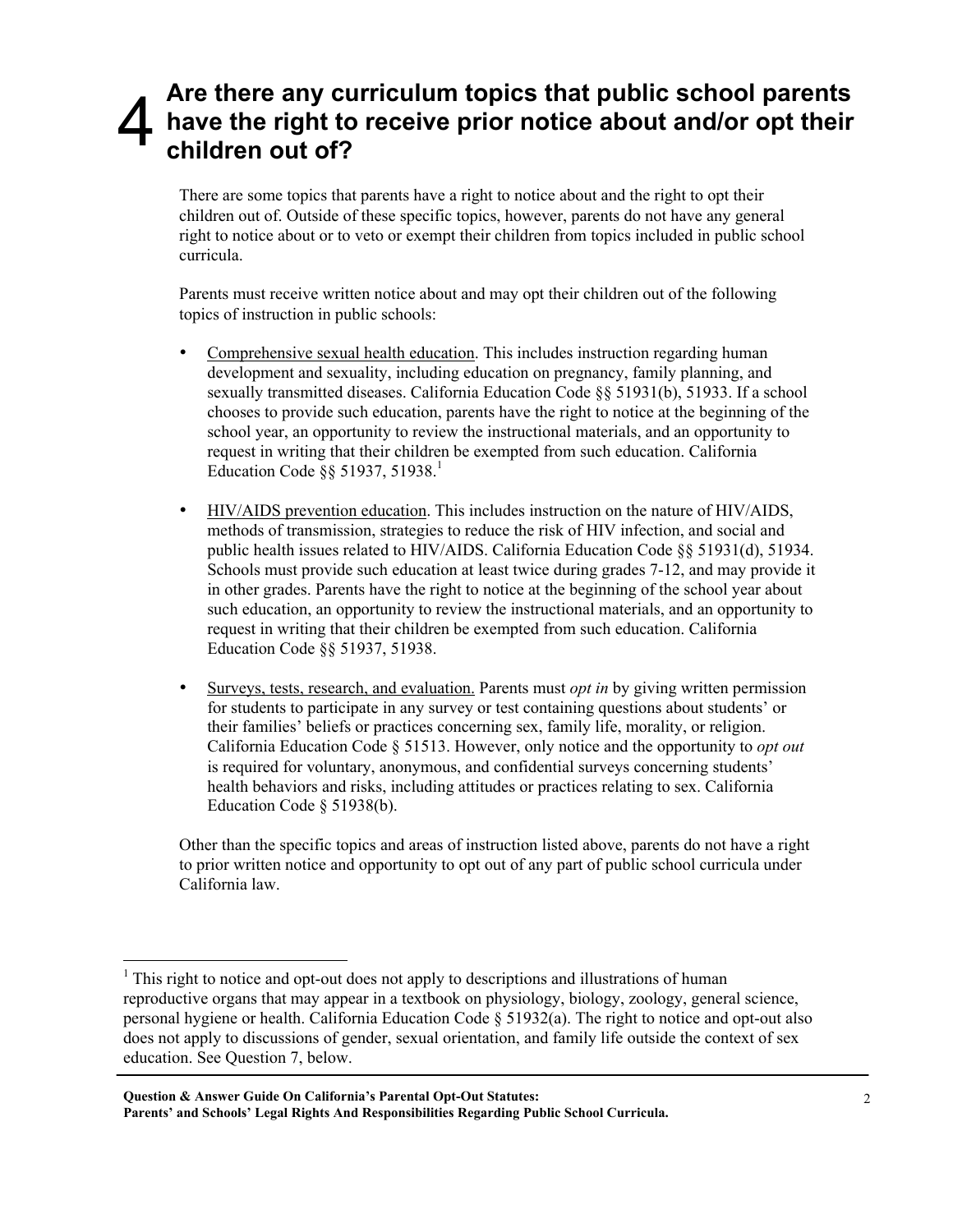#### **5** Do parents have a constitutional right to prevent their<br> **5** children from receiving education in public schools of<br>
subjects they disapprove? **children from receiving education in public schools on subjects they disapprove?**

Almost never. Parents have filed a number of court cases seeking to prevent public schools from teaching their children controversial literature or subjects such as evolution, tolerance, or human sexuality, and have lost virtually every case. Courts have held that so long as the public school curricula are secular and reasonably related to educational goals, parents do not have veto power over the content of public school instruction. Parents do have a general right to control their children's upbringing, but if parents choose to place their children in public schools, parental rights are generally outweighed by the state's interests in educating students and avoiding disruption in the school curriculum.

When parents raise a specific objection to a part of the curriculum as violating their freedom of religion, the school should evaluate the nature of the claimed burden on religion to see whether an accommodation is feasible. Schools may wish to excuse students from nonessential activities (such excusing a Jehovah's Witness student from a Valentine's Day party) but are not legally required to excuse students from curricular activities such as science or diversity education. The interests of the school and student in education outweigh parents' interests in preventing their children from being exposed to ideas that conflict with religious traditions.

#### 6 **May schools avoid controversy by deciding not to provide any instruction on human sexuality?**

No. California law requires that public schools provide instruction on HIV/AIDS prevention at least once in junior high or middle school and once in high school. This instruction must emphasize that sexual abstinence, monogamy, avoidance of multiple sexual partners, and abstinence from intravenous drug use are the most effective means for AIDS prevention, but also must teach students other means of reducing the risk of transmission, including medically accurate information about condoms and other contraceptives. California Education Code § 51934.

Apart from this required HIV/AIDS prevention education, public schools are not required to offer comprehensive sexual health education. If schools choose to have sex education classes, they must satisfy criteria set out in California law, including a requirement that, no later than grade seven, students learn accurate information on the safety and effectiveness of all methods of contraception, and methods of reducing the risk of and treating sexually transmitted infections. California Education Code Section 51933.